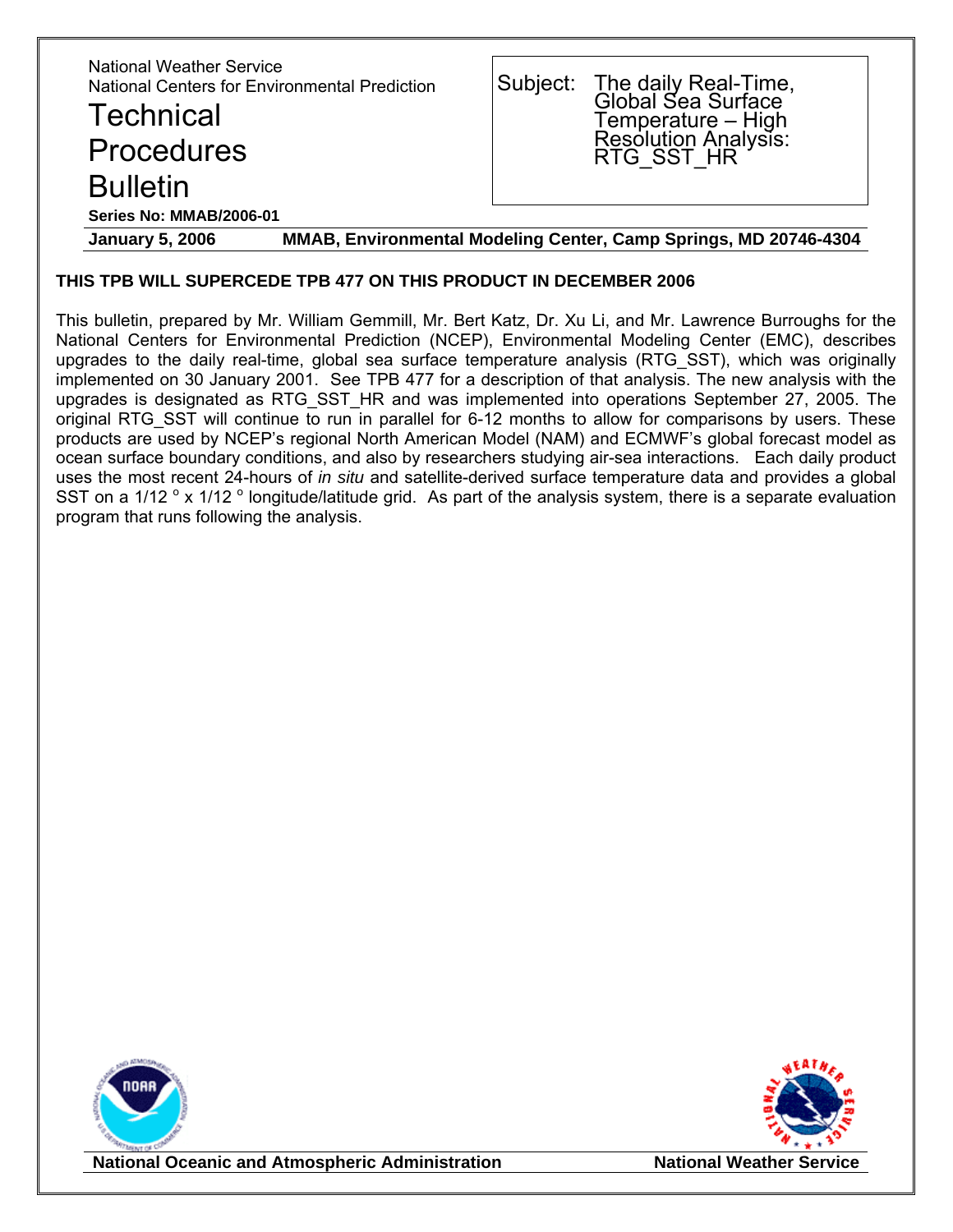# The daily Real-Time,<br>Global Sea Surface Temperature –<br>High Resolution Analysis: RTG\_SST\_HR

by

William Gemmill<sup>[2](#page-1-1)</sup> Bert Katz<sup>[3](#page-1-2)</sup>  $X$ u Li $^4$  $^4$ Lawrence D. Burroughs $2$ 

### **1. Introduction**

The original daily Real-time Global Sea Surface Temperature analysis (RTG\_SST) was implemented on January 30, 2001 (See TPB 477 and Thiebaux *et al* 2003). The analysis has run reliably over the past four years, and is used by the regional North American Model (NAM; Black 1994) at the National Centers for Environmental Prediction (NCEP) and by the global forecast model at the European Center for Medium Weather Forecasting (ECMWF). This analysis has been used for various marine applications, *i.e*. Chelton & Wentz (2005) have used it to describe air-sea interactions for regions that contain strong SST fronts. But the RTG SST analysis has limitations, because of its resolution (1/2 degree), in resolving the temperature structure of ocean features, coastal zones and bays and inland lakes. The NCEP's Global Forecast System (GFS) still uses the Reynolds-Smith SST (1994). Tests of the GFS using the RTG\_SST showed that its forecast skill was slightly degraded, when compared to the GFS using the Reynolds-Smith SST. It was found that the RTG SST day to day difference fields are noisy (as much as  $0.5^{\circ}C-1.0^{\circ}C$ ) which is likely due to the accuracy and distribution of the various data sets. See figure 1 for a review of some of the limitations of the RTG SST analysis.

- 1) Does not resolve meso-scale features well (*i.e.,* Gulf Stream, Eddies, *etc.*)
- 2) Does not resolve inland lakes well or not at all.
- 3) Has large day to day temperature differences (sometimes as large as  $0.5^{\circ}$ C – 1.0 $^{\circ}$ C), which are associated with the operational satellite retrievals provided by the Shared Processing Center.

**Figure 1**. Limitations of the RTG\_SST analysis.

As a result of the RTG\_SST day to day noise, an alternative SST retrieval method was developed at NCEP through collaboration with the Joint Center for Satellite Data Assimilation (JCSDA). This SST retrieval algorithm is based on variational principles (physical algorithm) which determines the SST increment to the SST first guess of the control variables using the previous day's SST analysis, GFS model air temperature and GFS model (appendix 1). A cost function is defined to include (1) the analyzed control variables and their first guess differences and (2) observed AVHRR radiances and the analyzed radiances (using a radiative transfer model). See figure 2 for a review of the JCSDA retrieval method. These retrievals show improvements over the current "operational" retrievals processed by the U. S. Navy and received at NCEP from the SST Shared Processing Center (SPC) at the Naval Oceanographic Office (May *et al*, 1998). Those SST's are based on

<span id="page-1-0"></span> <sup>1</sup> MMAB Contribution Number: 249

<span id="page-1-1"></span> $^2$  EMC, MMAB

<span id="page-1-2"></span> $3$  SAIC

<span id="page-1-3"></span><sup>4</sup> JCSDA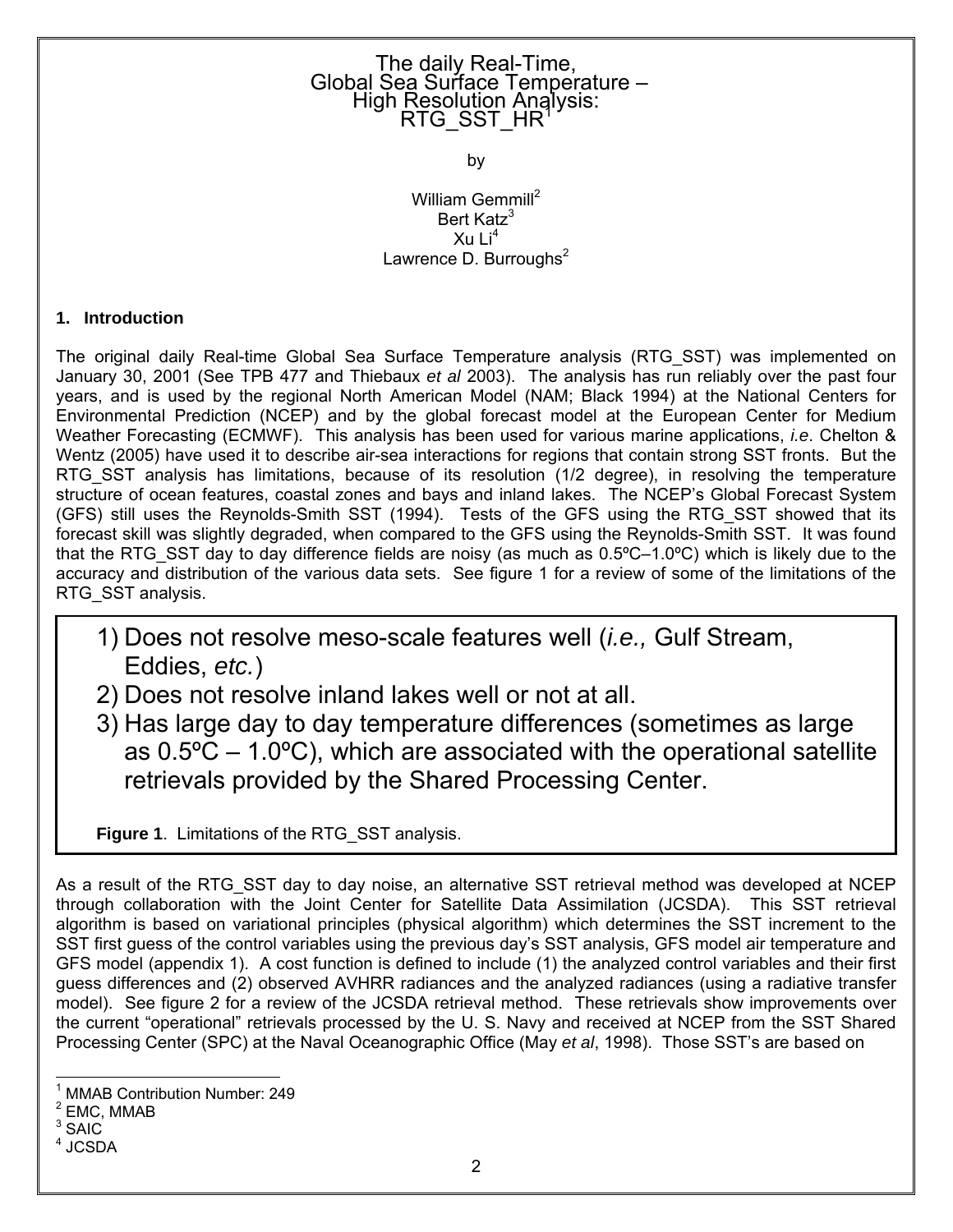1) Developed as alternative SST retrieval method

- a) Based on a physical retrieval (variational) algorithm which runs within the structure of the GDAS (Derber and Xu Li).
- b) Cost function minimizes the increment between;
	- i) Observed radiances and simulated radiances, and
	- ii) Analyzed SST and its first guess

2) Requires radiative transfer model to simulate Brightness Temperatures for each channel using

a) SST first guess (previous analysis)

- b) Air Temperature (GDAS analysis)
- c) Water vapor mixing ratio (GDAS analysis)

**Figure 2**. Outline of JCSDA retrieval method.

regression equations which relate brightness temperature to SST values by using drifting buoys (McClain *et al* 1985, Walton *et al* 1997).

The new high resolution (RTG SST HR) analysis was implemented September 27, 2005 for operational use at NCEP. The RTG\_SST\_HR runs on a 1/12 degree grid, by using *in situ* data and physical retrievals from both NOAA-16 and NOAA-17 satellite data. The analysis package was upgraded to execute efficiently on multiple processors, rather than on one processor as in the original. The upgrade uses an MPI anisotropic recursive filter code (Purser *et al*, 2003) taken from the NCEP Grid-point Statistical Interpolation (GSI) analysis (Treadon *et al*, 2005). Table 1 presents a comparison of the original SST analysis system with the upgraded system.

|                                  | RTG_SST                                | RTG_SST_HR                             |
|----------------------------------|----------------------------------------|----------------------------------------|
| <b>Horizontal resolution</b>     | 1/2 Degree latitude/longitude grid     | 1/12 Degree latitude/longitude<br>grid |
| <i>In situ</i> Data              | Fixed buoys, drifting buoys &<br>ships | Fixed buoys, drifting buoys &<br>ships |
| <b>Satellite Data</b>            | NOAA 16 AVHRR                          | <b>NOAA 16 &amp; 17 AVHRR</b>          |
| <b>Satellite Processing</b>      | Navy - Regression Retrievals           | <b>JCSDA</b> - Physical Retrievals     |
| <b>Analysis computation time</b> | 1 processor $-0.3$ min                 | 20 processors - 3.5min                 |
| <b>AVHRR Limitations</b>         | Can not see through clouds             | Can not see through clouds             |

 **Table 1**. A summary of the of the original and new daily SST analysis systems.

In summary the major upgrades are:

- 1) Increased grid resolution to 1/12 degree,
- 2) Data from two satellites NOAA 16 and 17, and
- 3) SST generated by the JCSDA physical retrieval system.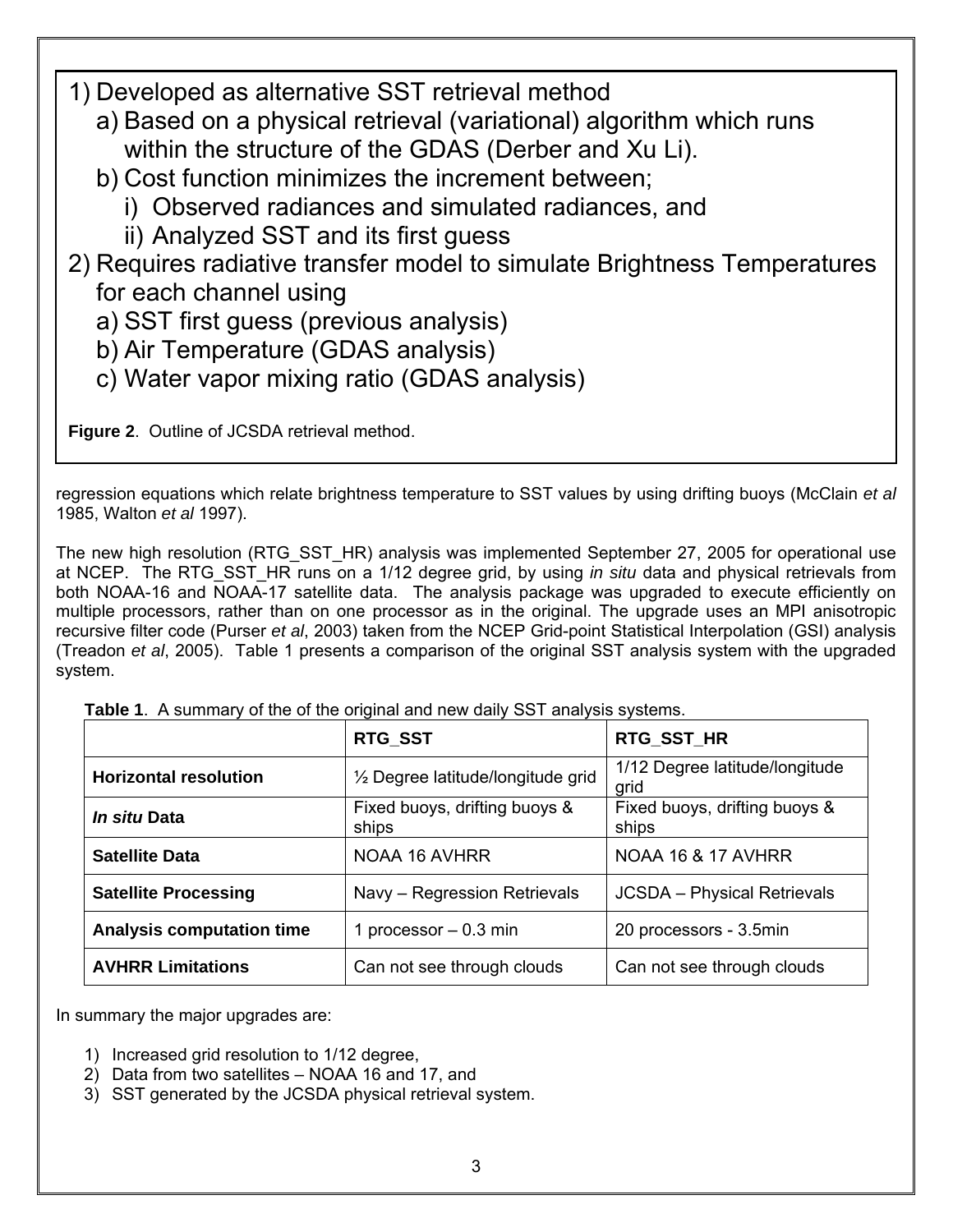#### **2. Description of RTG\_SST\_HR**

The original RTG\_SST code (summarized in figure 3) was modified and adapted to run on the IBM-SP computer. The new real-time global high-resolution sea surface temperature analysis is produced daily on a  $1/12$  ° x  $1/12$  ° lon/lat grid.

 The algorithm (Parrish 2004) starts with a first-guess analysis, which is the previous day's SST analysis with a one day climate adjustment. *In-situ* observations for the last 24-h and high-resolution (4 km) satellite retrievals are ingested next. The SST data from moored buoys are averaged over the 24-h period; while SST reports from ships and drifting buoys are averaged separately within each  $1/12^{\circ}$  x  $1/12^{\circ}$  grid box over the last 24-h. The satellite SST retrievals are generated within NCEP by using the JCSDA physical retrieval algorithm (See appendix by Li). Biases in the retrievals are removed by using an analysis of the previous 7 days of *in situ* data only. For each grid box, four averages are made from the satellite retrievals: a day and night average for each satellite (NOAA 16 and 17). Where the satellite observed ice cover exceeds 50 percent a SST is computed by taking the Levitus (1982) salinity climatology into account and following Millero's (1978) formula. The analysis error correlation function is given by Cor =  $exp(-d^2/l^2)$ , where d is the distance between data and analysis grid-point locations, and  $\ell$  the analysis error length scale. Both d and  $\ell$  are in km. The length scale error varies from 100 to 450 km depending on the climatological temperature gradient. It is determined from  $\ell$  $=$  min(450, max(225/|gradT|, 100)), where gradT is the climatological temperature gradient.  $\ell$  is on the order of 100 km in high gradient areas (Gulf Stream or Kuroshio) and on the order of 450 km in small gradient areas (Sargasso Sea).

Following the completion of the analysis, a separate verification program is run, which is described in section 3.

# **3. Evaluation of the RTG\_SST\_HR**

The new RTG SST HR has been evaluated by comparing it with the RTG SST. Since one of the problems of the RTG\_SST was the day to day noise, the first concern was to compare the day to day SST changes for each of the analyses (figures 3). The physical retrievals reduced the day to day SST changes "noise", especially in the tropics. Further, the impact of satellite retrievals, regression, produced by the Shared Processing Center (SPC), or physical, produced by the JCSDA, on its SST analysis shows that the physical retrievals also reduces the satellite retrieval biases.

An evaluation of the satellite SST retrievals with drifting buoy data is shown in Table 2. This table shows that the accuracy of the physical SST retrievals is improved over those from the SPC. Further, the night time retrievals are better than the day time retrievals. That is due to the day time contamination by sun glint near 3.7µm (channel 3) of the AVHRR instrument.

| <b>Satellite</b>                                                   | Time         | <b>Mean Error</b> | <b>RMS Error</b> |  |  |  |
|--------------------------------------------------------------------|--------------|-------------------|------------------|--|--|--|
| <b>Shared Processing Center (regression retrievals)</b>            |              |                   |                  |  |  |  |
| NOAA 16                                                            | Day          | 0.02              | 0.56             |  |  |  |
|                                                                    | Night        | $-0.01$           | 0.44             |  |  |  |
| NOAA 17                                                            | Day          | 0.09              | 0.39             |  |  |  |
|                                                                    | <b>Night</b> | $-0.02$           | 0.35             |  |  |  |
| Joint Center for Satellite Data Assimilation (physical retrievals) |              |                   |                  |  |  |  |
| NOAA 16                                                            | Day          | 0.03              | 0.43             |  |  |  |
|                                                                    | Night        | $-0.08$           | 0.39             |  |  |  |
| NOAA 17                                                            | Day          | $-0.04$           | 0.35             |  |  |  |
|                                                                    | <b>Night</b> | $-0.04$           | 0.32             |  |  |  |

 **Table 2**. Summary of the evaluation of SST retrievals from SPC and JCSDA for satellites NOAA 16 & 17 using AVHRR data and separated for day and night using drifting buoys as ground truth.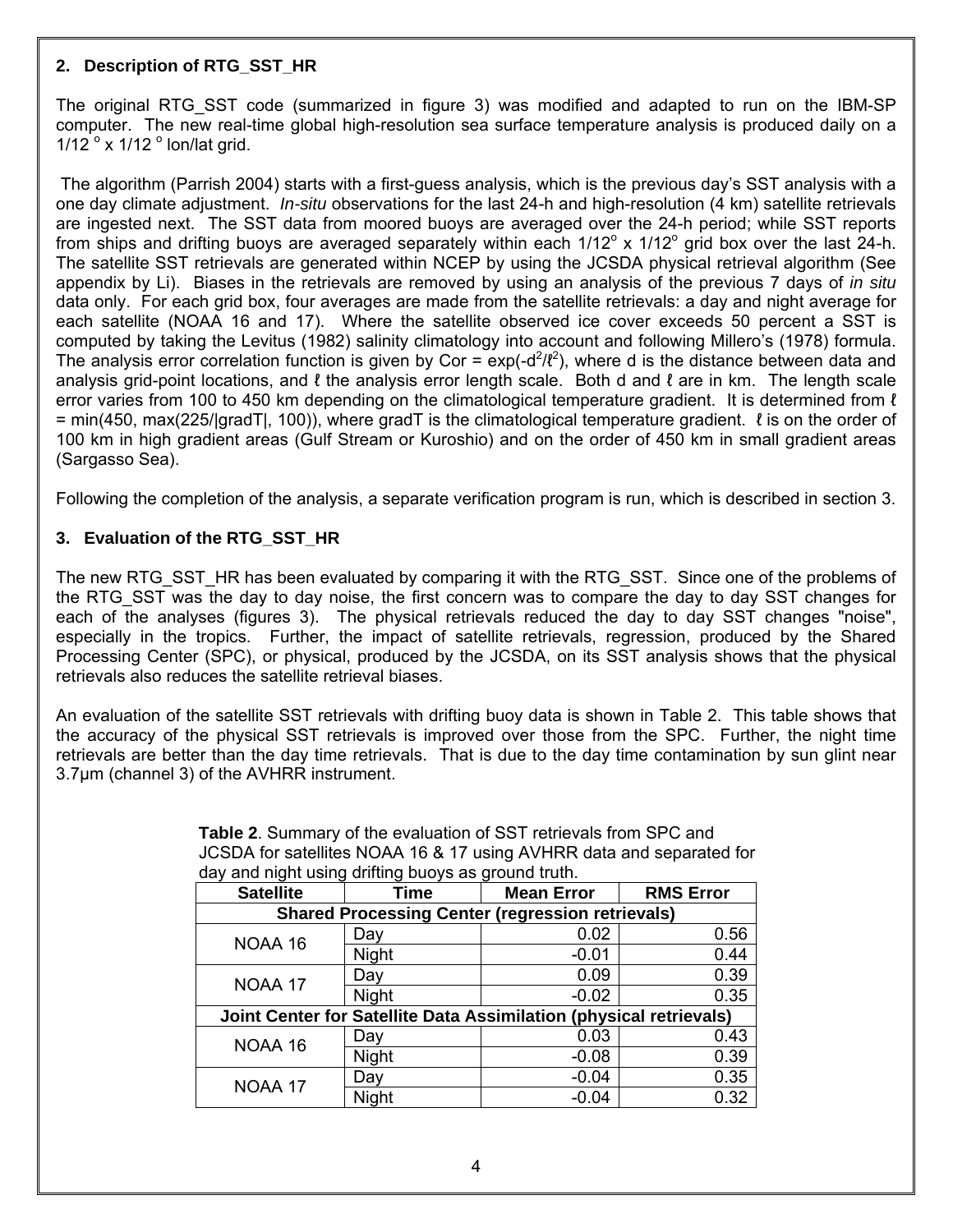

(a)

(b)

RTG\_SST (Today) - RTG\_SST (Yesterday) (0.5 deg) 05 Jul 2005

RTG\_SST (Today) - RTG\_SST (Yesterday) (0.083 deg) 05 Jul 2005



**Figure 3**. Comparison of day-to-day noise levels (a) RTG\_SST; (b) RTG\_SST\_HR. Note that (b) has less day-to-day noise than (a).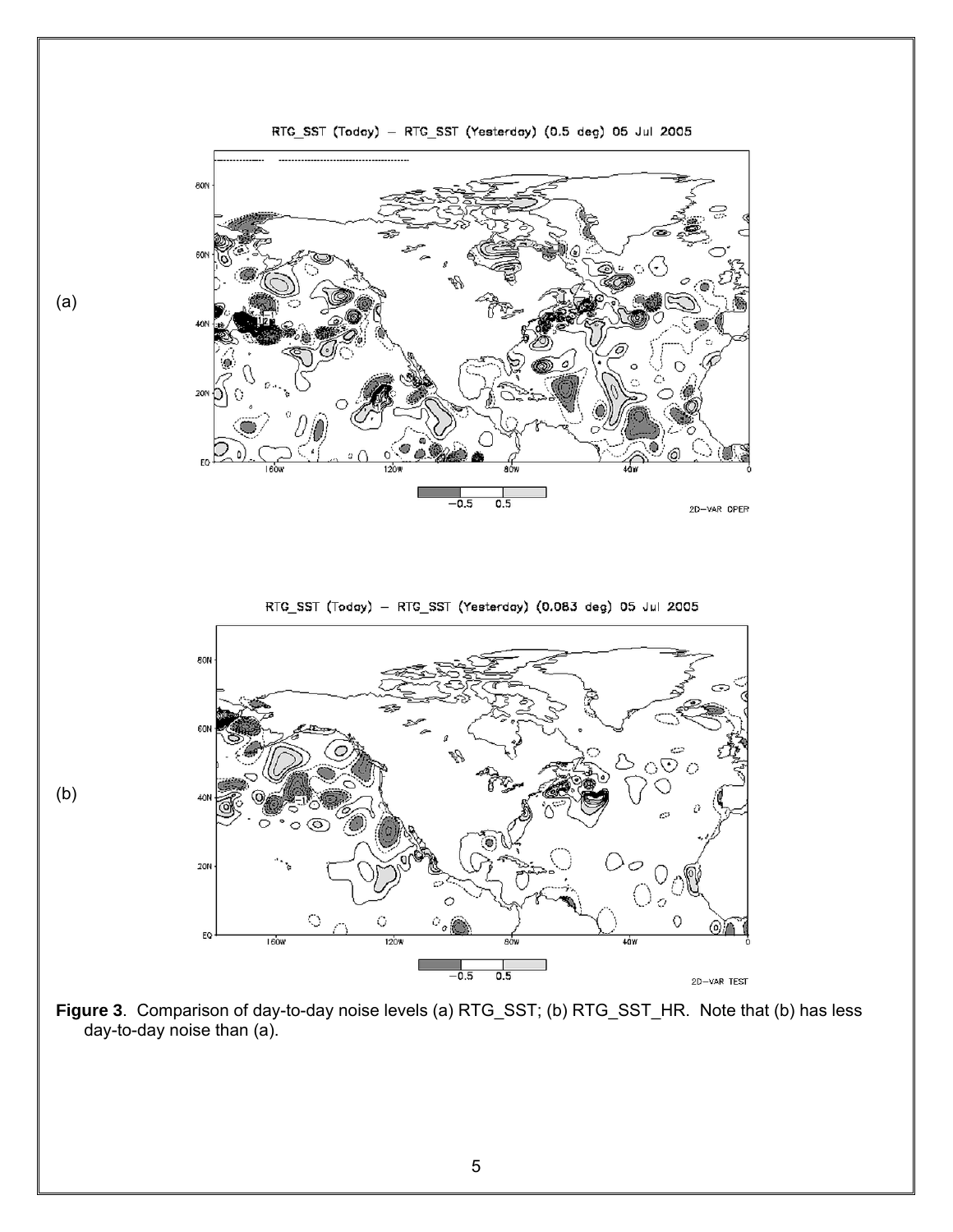An evaluation of the satellite SST retrievals with drifting buoy data is shown in Table 3. In reality, the statistics are even over the globe, but the RTG SST HR are slightly worse over the North West Atlantic (Gulf Stream). It is suspected that the correlation length scales need to be tuned for coastal regions and mesoscale ocean features (Gulf Stream).

> **Table 3**. Summary of the evaluation of the two analysis systems for global and a selected region for the mean bias, and mean RMS using drifting buoys as ground truth.

| <b>IGIobal</b>     | Operational (1/2D)       | $-0.02$ | 0.53 |
|--------------------|--------------------------|---------|------|
|                    | JCSDA Retrievals (1/12D) | 0.01    | 0.51 |
| <b>Gulf Stream</b> | Operational (1/2D)       | $-0.07$ | 0.90 |
|                    | JCSDA Retrievals (1/12D) | 0.02    | 0.96 |

An internal verification program is executed for both versions of the SST analysis following the conclusion of the analysis itself. The verification statistics are generated by rerunning the analysis programs five times, each time withholding an independent subset of the pre-selected buoys (about 20%), and evaluating the resulting analysis at the locations of the withheld data. The bias and root-mean-square (RMS) difference between the independent buoys and the analysis are computed for each subset. Global statistics can be difficult to interpret since many parts of the world's ocean are homogeneous and differences are small.

# **4. Further Tuning for RTG\_SST\_HR Analysis**

In developing the new SST analysis, the number of upgrades to the original SST system was kept to a minimum. This was done in order to make interpretation relatively straight forward and to implement it into operations as soon as possible. The physical SST retrievals reduce the day to day noise in the analysis and the satellite bias, but the statistics comparing the two analysis show little difference between them.

The following is a short list of items which will be tested to determine what impact they have on improving the analysis:

- 1) Correlation length scales for the 1/12 degree grid,
- 2) Error assignments for each SST data set and the background field,
- 3) An-isotropic correlation length scales, which are important along zones of large SST gradients and along coast lines, and a
- 4) New high resolution climatology.

# **5. References**

Black, T. L. (1994): The New NMC mesoscale Eta model: Description and forecast examples. *Wea. Forecasting*, **9**, 265-278.

Chelton, Dudley B., and Frank J. Wentz (2005): Global Microwave Satellite Observations of Sea-Surface Temperature for Numerical Weather Prediction and Climate Research, *Bull. AMS*, **86**, 1097- 1115.

Levitus, S. (1982): Climatological atlas of the world. *NOAA Professional Paper 13*, 173 pp.

May, Douglas A, Michelle M. Parmeter, Daniel S. Olszeski, and Bruce D. McKenzie (1998): Operational Processing of Satellite Sea Surface Temperature Retrievals at the Naval oceanographic Office, *Bull. AMS*, **79**, 397-407.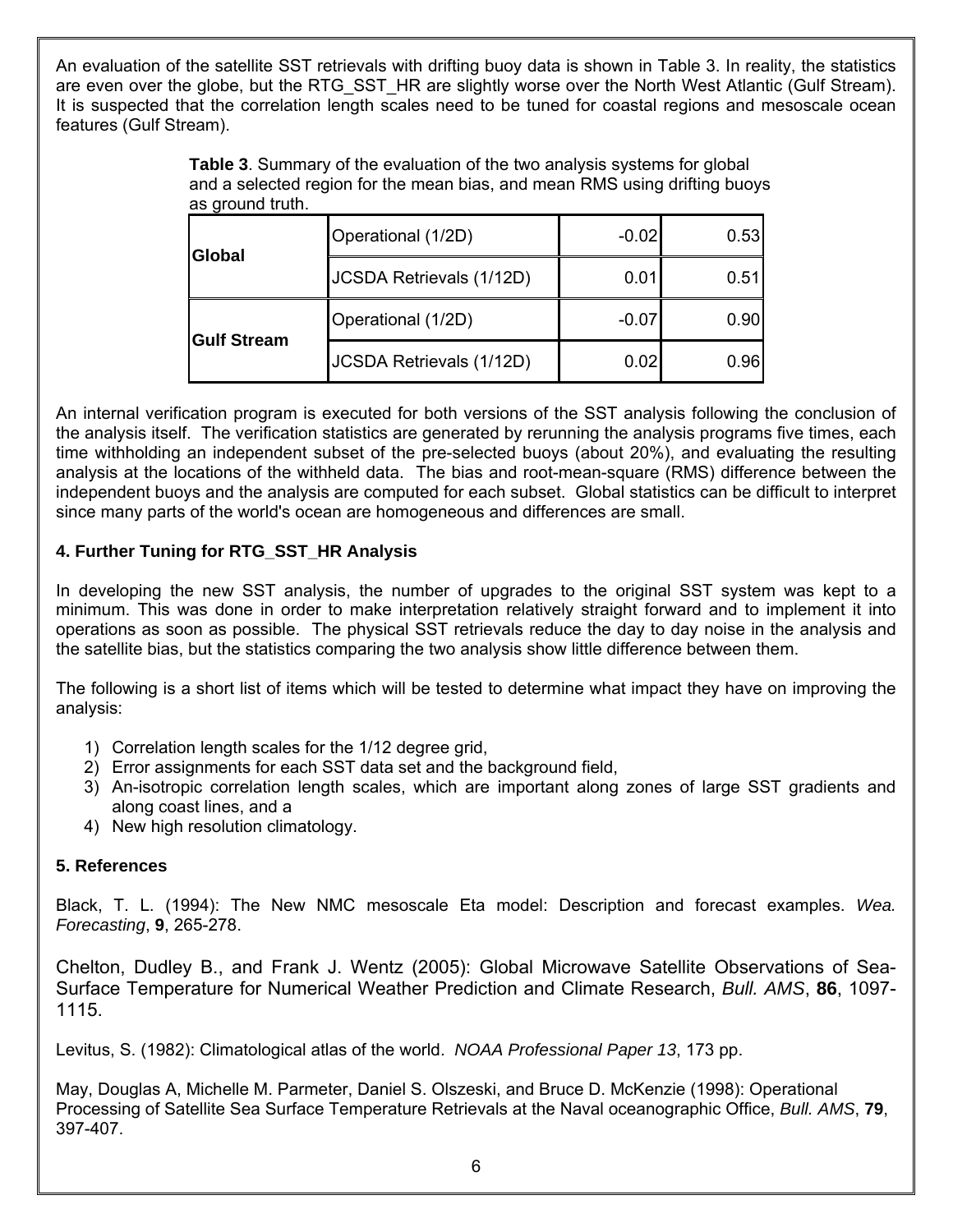McClain, E. P., W. G. Pichel and C. C. Walton (1985): Comparative performance of AVHRR-based multichannel sea surface temperatures *Geophysical Research*, **90**, 587-11,601.

Millero, F.J., (1978): Freezing point of seawater. Eighth Report of the Joint Panel on Oceanographic Tables and Standards, *UNESCO Tech. Pap . Mar. Sci.* No. 28, Annex **6**, UNESCO, Paris.

Parrish, DF (2004): Personnel communications.

Purser, R.J., W.S. Wu, D.F. Parrish and N.M. Roberts, (2003): Numerical aspects of the application of recursive filters to variational statistical analysis; Part II: Spatially inhomogeneous and anisotropic general covariances. *Mon Wea Rev*, **191**, 1536-1548

Reynolds, Richard, W. and Thomas M. Smith (1994): Improved Global Sea Surface Temperature Analyses Using Optimum Interpolation, *J of Climate*, 929-948.

Thiebaux J, Eric Rogers, Wanqiu Wang and Bert Katz (2003): A New High-resolution Global Sea Surface Temperature Analysis, *Bull. AMS*, **84**, 645-656.

Treadon, Russell, (2005): First GSI User Orientation, 4-5 Jan 2005, WWB, Camp Springs, MD. [http://www.emc.ncep.noaa.gov/gbm/treadon/gsi/]

Walton, CC, WG Pichel, and JF Sapper (1998): The Development and Operational application of Nonlinear algorithms for the Measurement of Sea Surface Temperatures with the NOAA Polar-orbiting Environmental Satellites, *J. Geophys. Res.*, **103**, c12, 27999-28012.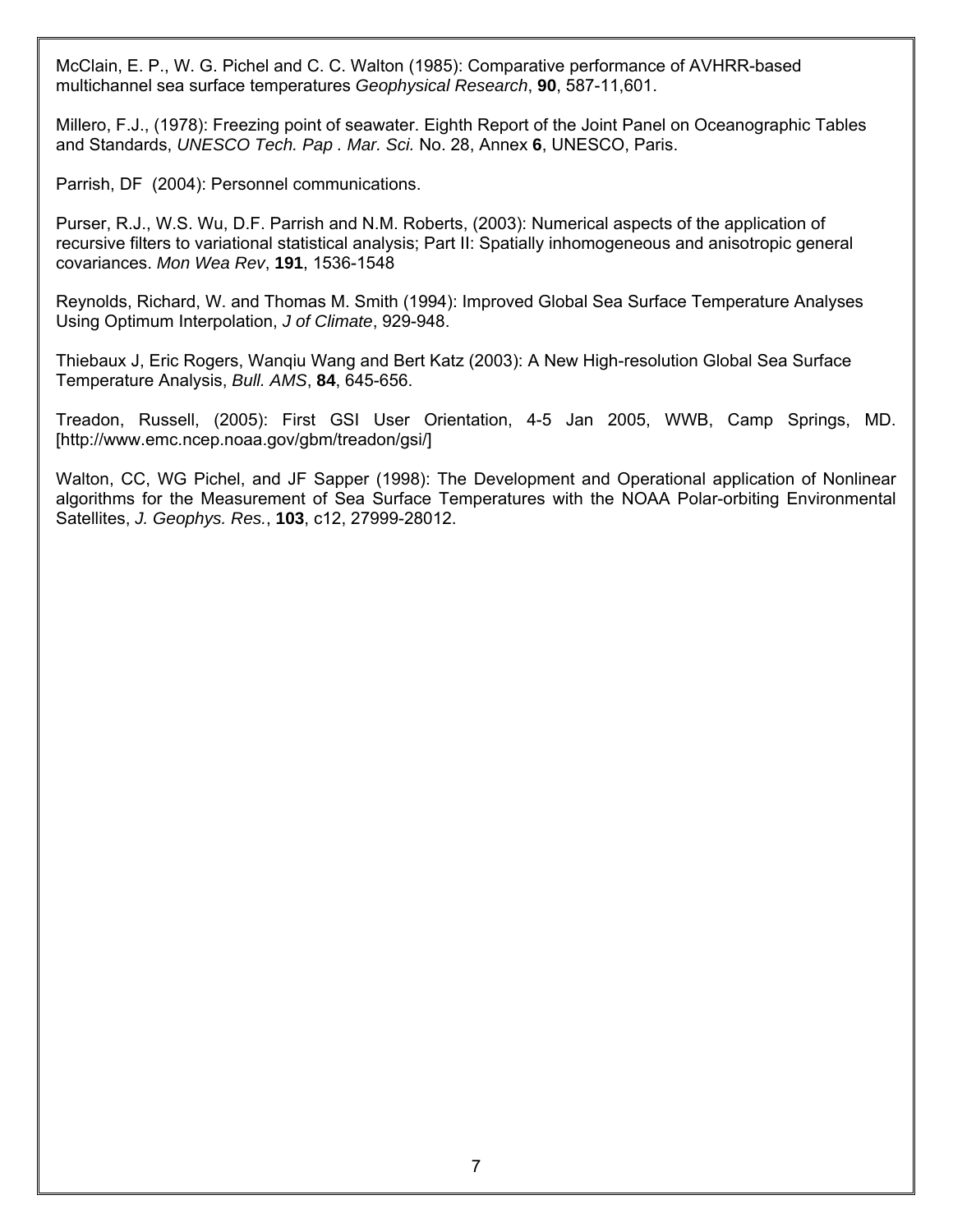#### Appendix 1

# Sea Surface Temperature (SST) Physical Retrieval Algorithm

#### **Xu Li**

#### **A.1. Formulation**

.

The basic principle of the physical (or variational) SST retrieval algorithm is to find out the increment to the first guess of the control variables, which may contribute to the radiative transfer, by minimizing a cost function which measures the distances between (1) The analyzed control variable and its first guess and (2) observed radiance and the analyzed (modeled) radiance

Generally, the variational assimilation or retrieval problem is to minimize the following cost function:

$$
J = J_{b} + J_{o} = \frac{1}{2} (X^{a} - X^{f})^{T} B^{-1} (X^{a} - X^{f}) + \frac{1}{2} [y - H (X^{a})]^{T} O^{-1} [y - H (X^{a})]
$$
\n(2)

Here,  $\alpha$ ,  $\beta$ ,  $\beta$  represents analysis, observation and first guess respectively. *X* is the vector of control variables, *y* is the observation vector. *B*, *O* is the error covariance matrix of the  $X<sup>f</sup>$  and *y* respectively. *H* is the .observation operator, which can be the interpolation operator or radiative transfer model. *<sup>T</sup>* means transpose.

A radiative transfer model is required to simulate the first guess radiance and written as:

$$
T_{b,c}^f = H_c[T_s^f, T_k^f, Q_k^f]
$$
 (a1.2)

Here,  $T_k^f$  and  $Q_k^f$  is the first guess (6-hour forecast) of the atmospheric temperature and water vapor mixing ratio, respectively, for model layer  $k = 1, L$ .

 $T_s^f$  is the first guess of the SST retrieval (previous SST analysis here).  $c$  is the satellite instrument (AVHRR) channel index.  $T_{b,c}$  is the brightness temperature of channel  $c$ .

Generally, for channel  $c$  , the analysis increment of  $T_b$  from  $T_b^f$  can be written as:

$$
\delta T_{b,c} = T_{b,c}^a - T_{b,c}^f = \frac{\partial T_{b,c}}{\partial T_s} \cdot \delta T_s + \sum_{k=1}^L \left(\frac{\partial T_{b,c}}{\partial T_k} \cdot \delta T_k\right) + \sum_{k=1}^L \left(\frac{\partial T_{b,c}}{\partial Q_k} \cdot \delta Q_k\right), \text{ where}
$$
\n
$$
\delta T_s = T_s^a - T_s^f, \delta T_k = T_k^a - T_k^f, \delta Q_k = Q_k^a - Q_k^f.
$$
\n(a1.3)

The derivatives *s b c T T* ∂  $\partial T_{_{b,c}}$  , *k b c T T* ∂  $\frac{\partial T_{b, c}}{\partial \boldsymbol{r}}$  and *k b c Q T* ∂  $\partial T_{b,c}$  are available from the radiative transfer model and represent the sensitivity of the radiances to the analysis variables. To simplify the problem, it is assumed that  $\delta T_k$  and  $\delta Q_k$  are not dependent on altitude ( $k$ ) and are written as  $\delta T_a$  and  $\delta Q_a$ , respectively, this gives:

$$
\delta T_{b,c} = T_{b,c}^a - T_{b,c}^f = \frac{\partial T_{b,c}}{\partial T_s} \cdot \delta T_s + \frac{\partial T_{b,c}}{\partial T_a} \cdot \delta T_a + \frac{\partial T_{b,c}}{\partial Q_a} \cdot \delta Q_a, \text{ where}
$$
\n
$$
\frac{\partial T_{b,c}}{\partial T_a} = \sum_{k=1}^L \frac{\partial T_{b,c}}{\partial T_k}, \frac{\partial T_{b,c}}{\partial Q_a} = \sum_{k=1}^L \frac{\partial T_{b,c}}{\partial Q_k}.
$$
\n(a1.4)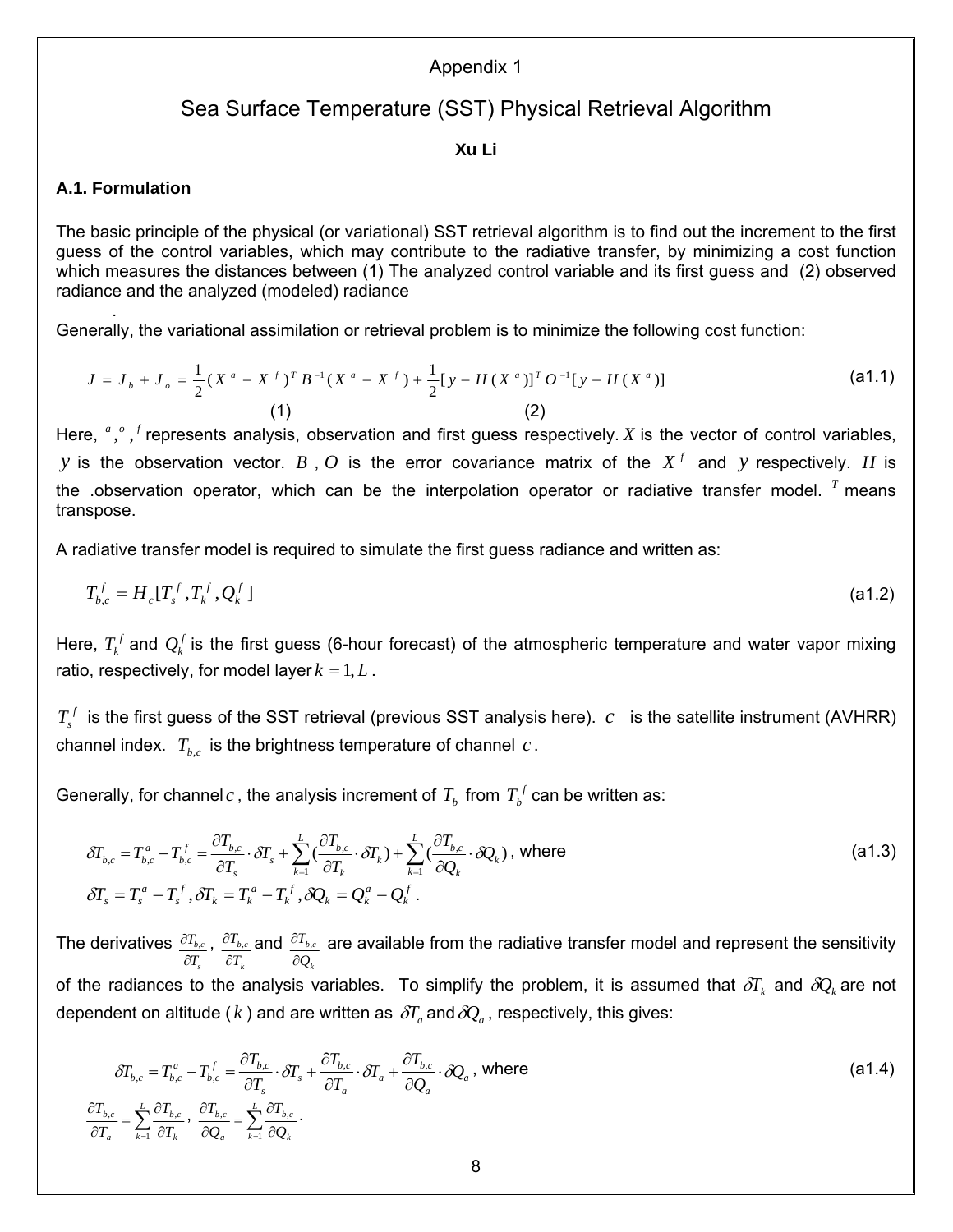Therefore,  $T_s$  ,  $T_a$  and  $Q_a$  become the control variables of the variational retrieval problem. There are no explicit expressions for  $T_a^f$  ,  $Q_a^f$  . However  $\delta T_a$ ,  $\delta Q_a$  share the increments caused by the difference between the observed  $(T^a_{b,c})$  and simulated  $(T^f_{b,c})$  radiances in the retrieval process. This is required to account for the attenuation of the radiances by atmosphere.

Let  $\sigma_s$ ,  $\sigma_a$ ,  $\sigma_q$  be the error of  $T_s$ ,  $T_a$  and  $Q_a$ . Let  $\sigma_{b,c}$  be the error of the simulated radiance for channel *c*. The retrieval is done for each datum, the errors of first guess and observation are assumed to be uncorrelated. Therefore,

$$
X = \begin{pmatrix} T_s \\ T_a \\ Q_a \end{pmatrix}, \quad y = \begin{pmatrix} T_{b,3} \\ T_{b,4} \\ T_{b,5} \end{pmatrix}, \quad B = \begin{pmatrix} \sigma_s^2 & 0 & 0 \\ 0 & \sigma_a^2 & 0 \\ 0 & 0 & \sigma_q^2 \end{pmatrix}, O = \begin{pmatrix} \sigma_{b,3}^2 & 0 & 0 \\ 0 & \sigma_{b,4}^2 & 0 \\ 0 & 0 & \sigma_{b,5}^2 \end{pmatrix}
$$

Where X represents variables of  $X^a$  and  $X^f$ 

Therefore, the cost function becomes

$$
J = \frac{1}{2\sigma_s^2} (\delta T_s)^2 + \frac{1}{2\sigma_a^2} (\delta T_a)^2 + \frac{1}{2\sigma_q^2} (\delta Q_a)^2 + \frac{1}{2} \sum_c \frac{1}{\sigma_{b,c}^2} [T_{b,c}^o - (T_{b,c}^f + \delta T_{b,c})]^2
$$
(a1.5)

 $J = J_{\text{min}}$  when  $\frac{\partial J}{\partial T_s} = \frac{\partial J}{\partial T_a} = \frac{\partial J}{\partial Q_a} = 0$  $\int_{s}$   $\partial T_a$  $\partial Q_a$ *J T J T*  $J = \frac{\partial J}{\partial t} = \frac{\partial J}{\partial t} = 0$ , this gives three linear equations with three unknowns:

$$
\begin{pmatrix} a_{11} & a_{12} & a_{13} \ a_{21} & a_{22} & a_{23} \ a_{31} & a_{32} & a_{33} \end{pmatrix} \begin{pmatrix} \delta T_s \\ \delta T_a \\ \delta Q_a \end{pmatrix} = \begin{pmatrix} c_1 \\ c_2 \\ c_3 \end{pmatrix}
$$
 (a1.6)

Let  $w_s = \frac{1}{2}$ ,  $w_a = \frac{1}{3}$ ,  $w_q = \frac{1}{3}$ *q q a a s*  $w_s = \frac{1}{\sigma^2}, w_a = \frac{1}{\sigma^2}, w_q = \frac{1}{\sigma^2}, w_c = \frac{1}{\sigma}$ ,  $S_c = \frac{v_{L_{bc}}}{\partial T}, A_c = \frac{v_{L_{bc}}}{\partial T}, Q_c = \frac{v_{L_{bc}}}{\partial O}, T_c = T_{b,c}^o - T_{b,c}^f$ *a b c c a b c c s b c c b c*  $C_c = \frac{1}{\sigma_{b,c}}$ ,  $S_c = \frac{1}{\partial T_s}$ ,  $A_c = \frac{1}{\partial T_a}$ ,  $Q_c = \frac{1}{\partial Q_a}$ ,  $T_c = T_{b,c}^o - T_a$ *T*  $\frac{b,c}{T_a}$ , Q *T A T T*  $W_c = \frac{1}{\sqrt{2\pi}}$ ,  $S_c = \frac{U_{b,c}}{2\pi}$ ,  $A_c = \frac{U_{b,c}}{2\pi}$ ,  $Q_c = \frac{U_{b,c}}{2\pi}$ ,  $T_c = T_{b,c}^o - T_{b,c}^f$  $\hat{\theta} = \frac{1}{\sigma_{b,c}}, S_c = \frac{\partial T_{b,c}}{\partial T_s}, A_c = \frac{\partial T_{b,c}}{\partial T_a}, Q_c = \frac{\partial T_{b,c}}{\partial Q_a}, T_c = T_{b,c}^o - \frac{\partial T_{b,c}}{\partial P_a}$ for AVHRR nighttime

retrievals with channel  $c = 3, 4, 5$ , then

$$
a_{11} = w_s + w_3 S_3^2 + w_4 S_4^2 + w_5 S_5^2,
$$
  
\n
$$
a_{22} = w_a + w_3 A_3^2 + w_4 A_4^2 + w_5 A_5^2,
$$
  
\n
$$
a_{33} = w_q + w_3 Q_3^2 + w_4 Q_4^2 + w_5 Q_5^2
$$

$$
a_{12} = a_{21} = w_3 S_3 A_3 + w_4 S_4 A_4 + w_5 S_5 A_5,
$$
  
\n
$$
a_{23} = a_{32} = w_3 A_3 Q_3 + w_4 A_4 Q_4 + w_5 A_5 Q_5
$$
  
\n
$$
a_{31} = a_{13} = w_3 S_3 Q_3 + w_4 S_4 Q_4 + w_5 S_5 Q_5
$$

$$
c_1 = w_3 S_3 T_3 + w_4 S_4 T_4 + w_5 S_5 T_5,
$$
  
\n
$$
c_2 = w_3 A_3 T_3 + w_4 A_4 T_4 + w_5 A_5 T_5,
$$
  
\n
$$
c_3 = w_3 Q_3 T_3 + w_4 Q_4 T_4 + w_5 Q_5 T
$$

The solution of (a1.5) gives three increments; only  $\delta T_s$  is used to obtain the SST retrieval. The errors used in the retrieval scheme are as follows: